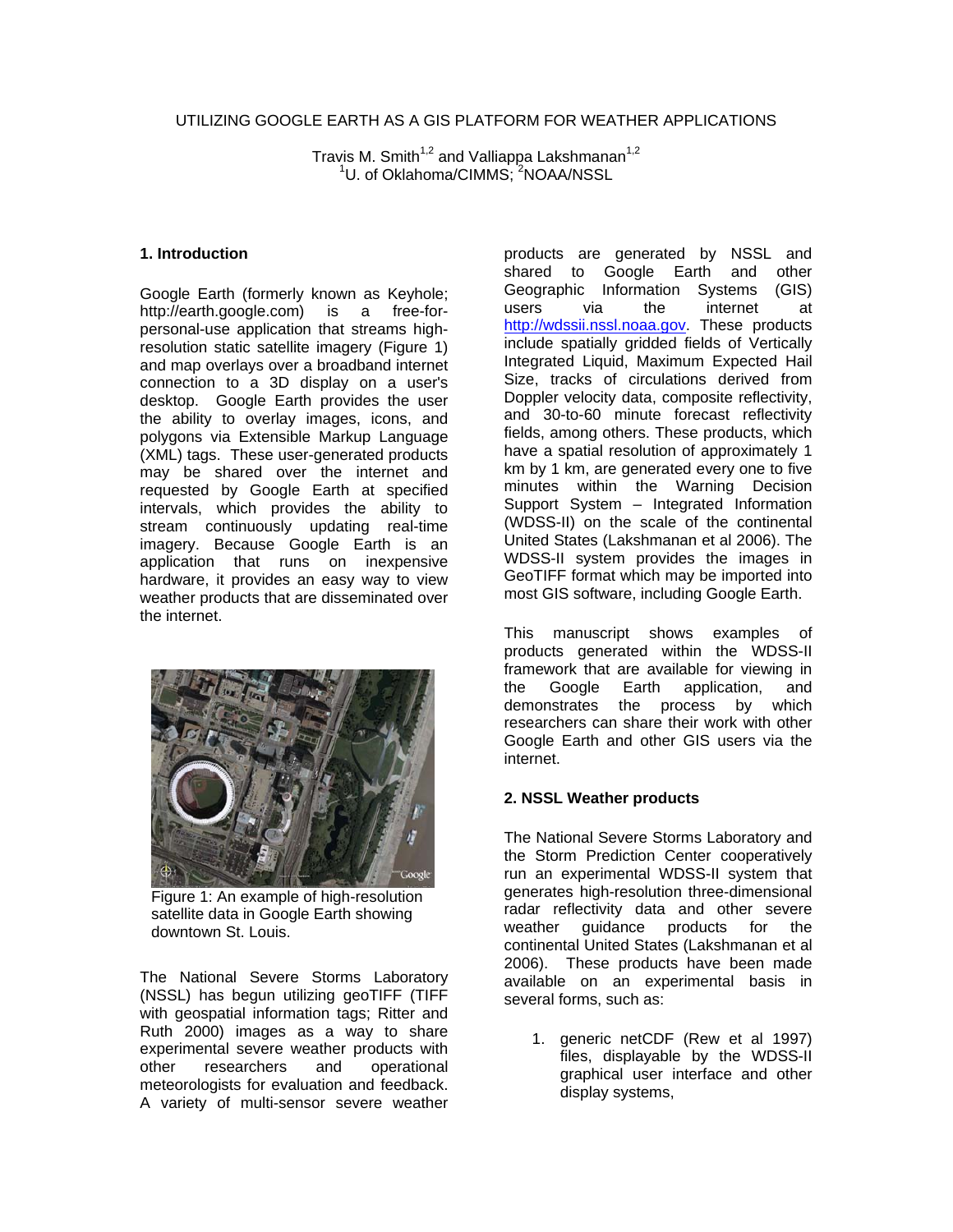

Figure 2: A national reflectivity composite product shown at decreasing scales.

- 2. AWIPS-format netCDF files, used by National Weather Service,
- 3. static PNG images on the World Wide Web,
- 4. GeoTIFF format that may be read by GIS programs.

The WDSS-II system includes tools to convert data from generic netCDF to other data and image formats, including GeoTIFF. While converting from data formats to image formats typically results in a loss of data resolution, image formats are usually viewable by anyone with a computer. The free version of Google Earth does not read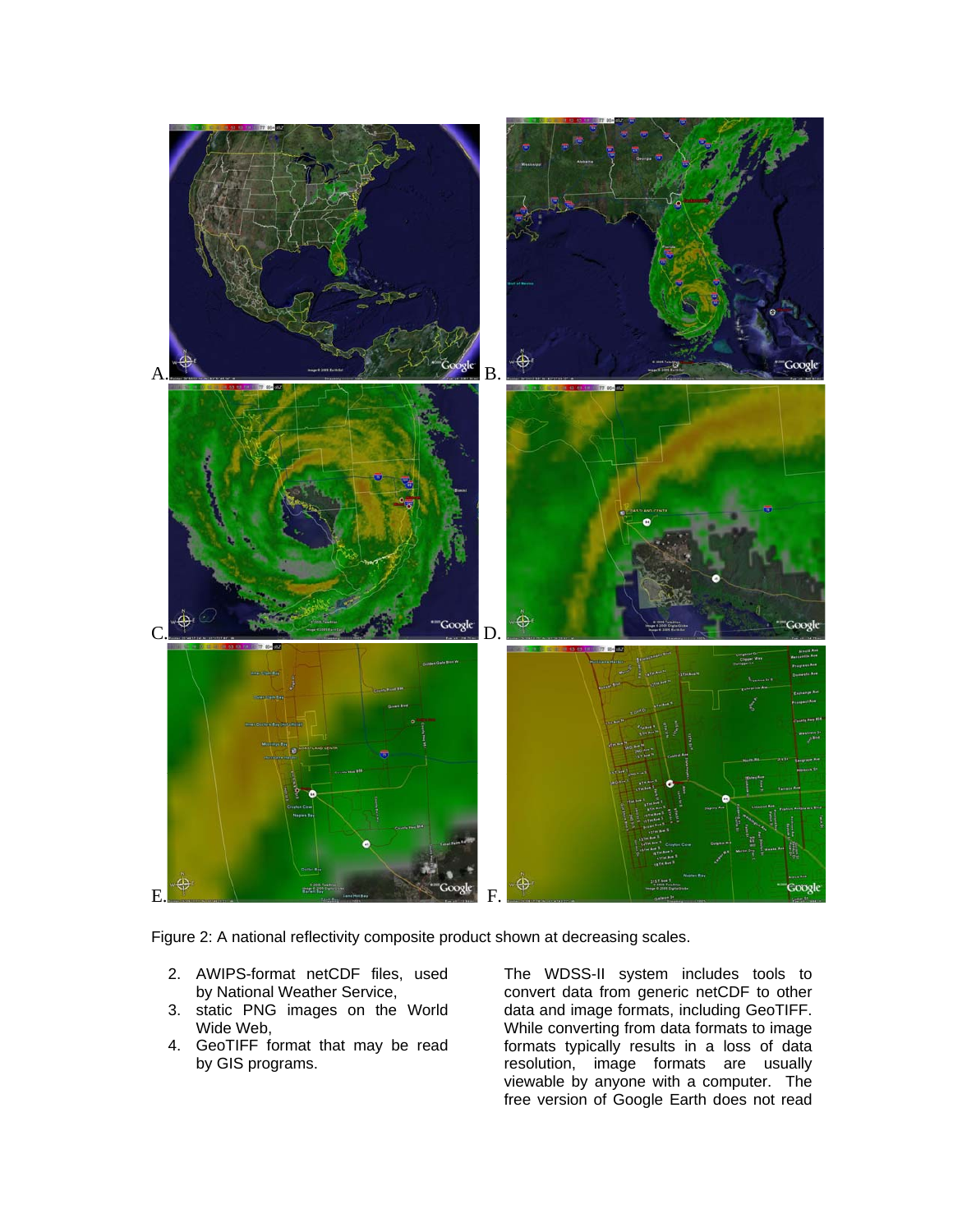

Figure 3: Radar-detected low-level circulation paths of the May 3, 1999 thunderstorms that produced damaging tornadoes in central Oklahoma (A) with a higher resolution image of Moore, OK (B). Bright reds and yellows indicate more intense circulation.

the geospatial reference tags from GeoTIFF natively, and requires a reference file in XML format to describe the spatial extent of the image. GeoTIFF files generated by WDSS-II use a geographic map projection, where each pixel represents the same width and height in degrees longitude and latitude.

Figure 2 shows a continental United States (CONUS) scale image of radar reflectivity data (A) in Google Earth, with progressively smaller scales (B, C, D, and E) zooming in on Hurricane Wilma, while the last image (F) shows the Naples, FL area with detailed road network information. In this case, the resolution of the street overlay information is greater than that of the 1-km resolution

radar products, but users can get a sense of where the heaviest precipitation is occurring or what locations might be specifically affected by the winds in the hurricane's eye wall. The blurriness of the radar images in the close-up views is caused by Google Earth's OpenGL rendering technique.

Figure 3 shows an example of the "Rotation Tracks" product generated by the WDSS-II system (Smith and Elmore 2004). By combining this product with high-resolution GIS information, users may determine where a storm's low-altitude circulation was most intense and which streets may have suffered damage. This information is extremely valuable to emergency management officials in a disaster response situation. It is also very useful for those who conduct post-storm damage assessment surveys as they can determine exactly what areas may have been affected by tornadic winds. Older techniques for sending out assessment teams frequently required hours of examining radar data and manually plotting circulation locations on a map before the assessment teams were able to get out into the field and begin their work.

There are numerous other products available that benefit from the integration of GIS information and weather data. NSSL presently generates products that estimate hail fall location and size, precipitation amount, show weather satellite imagery, and forecast storm location fields, among others.

## **3. Generating and sharing weather products for Google Earth**

A powerful aspect of Google Earth is that it allows users to create and share all sorts of dynamically-updating data over the internet. This is accomplished using Keyhole Markup Language (KML; [http://code.google.com\)](http://code.google.com/), an XML dialect used to describe the data so that it may be interpreted and plotted in Google Earth. Data fields are dynamically updated though use of a "network link", which is part of the KML format specification. KML allows users to overlay many basic data types that are useful for weather data, such as images, point data, lines, and polygons.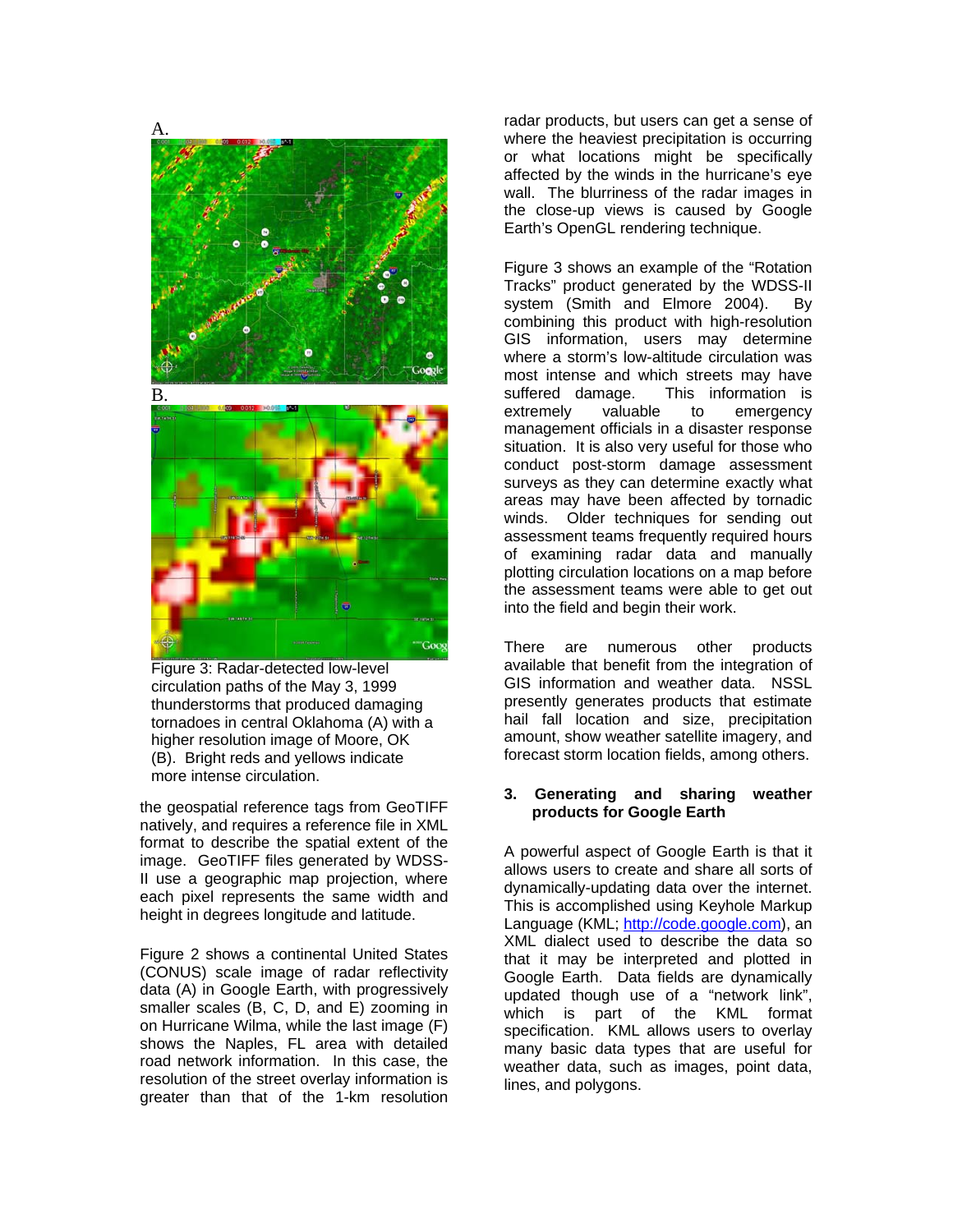```
A: 
<?xml version="1.0" encoding="UTF-8"?> 
<kml xmlns="http://earth.google.com/kml/2.0"> 
<Folder> 
     <name>WDSS-II Real-time Weather Imagery</name> 
     <GroundOverlay> 
        <Icon><href>http://wdssii.nssl.noaa.gov/geotiff/CONUS/MergedReflectivityQComposite_20051103-
184446.tif</href></Icon> 
        <visibility>1</visibility> 
 <name>MergedReflectivityQComposite at 20051103-184446</name> 
 <color>ffffffff</color> 
        <LatLonBox> 
             <north>51.000</north> 
             <south>21.000</south> 
             <east>-67.000</east> 
             <west>-127.000</west> 
        </LatLonBox> 
      </GroundOverlay> 
 <Placemark><name>copyright</name> 
 <visibility>1</visibility> 
       <description> Created by WDSS-II http://www.wdssii.org/ (c) Univ of Oklahom 
a, National Severe Storms Laboratory </description> 
     </Placemark> 
</Folder> 
\langlekml>B: 
<?xml version="1.0" encoding="UTF-8"?> 
<kml xmlns="http://earth.google.com/kml/2.0"> 
<Folder> 
   <name>NSSL / U. of Oklahoma CONUS radar</name> 
   <open>1</open> 
   <description>These data are experimental…</description> 
   <ScreenOverlay> 
      <name>Reflectivity Colorbar</name> 
      <Icon> 
<href> http://wdssii.nssl.noaa.gov/geotiff/colormaps/MergedReflectivityQComposite.jpg </Icon><br><overlayXY x="0.5" y="0.5" xunits="fraction" yunits="fraction"/><br><screenXY x="0.15" y="0.9" xunits="fraction" yunits="fraction"/
   </ScreenOverlay> 
   <NetworkLink> 
     <name>Continental US Radar</name> 
      <Url> 
 <href>http://wdssii.nssl.noaa.gov/geotiff/CONUS/MergedReflectivityQComposite.kml</href> 
 <refreshMode>onInterval</refreshMode> 
         <refreshInterval>120</refreshInterval> 
     \epsilon/Url>
   </NetworkLink> 
</Folder> 
\epsilon/kml\sim
```
Figure 4: An example of (A) a KML containing a link to an image as well as the geographic information about the boundaries of the image, and (B) a KML file containing a link to a static image overlay and a network link to (A) that update once every 120 seconds.

One example of an image overlay is the WDSSII CONUS reflectivity product. To make this product dynamically update requires two steps. First, the web address and location of the image in geographic projection is described using a "GroundOverlay" tag (Figure 4, A) as part of a KML file. Another file contains an "ScreenOverlay" tag describing the location of an image that describes the data values for each color as well as a "NetworkLink" tag that points to the location of the first file. The first file updates once every 120 seconds with new data, while the second file tells the Google Earth application to fetch the first file at the given time interval.

Another basic data type that is viewable in Google Earth is simple point data. Figure 5 shows an example KML file containing a single data point. This file contains a "Placemark" tag with coordinates and text that will be plotted inside Google Earth. Polygons, lines, and user-created icons are also part of the KML specification and may be useful for the display of weather data.

```
<?xml version="1.0" encoding="UTF-8"?> 
<kml xmlns="http://earth.google.com/kml/2.0"> 
<Placemark> 
   <name>Wind gust to 60 kts</name> 
   <Point> 
     <coordinates>-99.12,38.87,0</coordinates> 
   </Point> 
</Placemark> 
\frac{1}{2} kml >Figure 5: A KML file describing a single
```
point.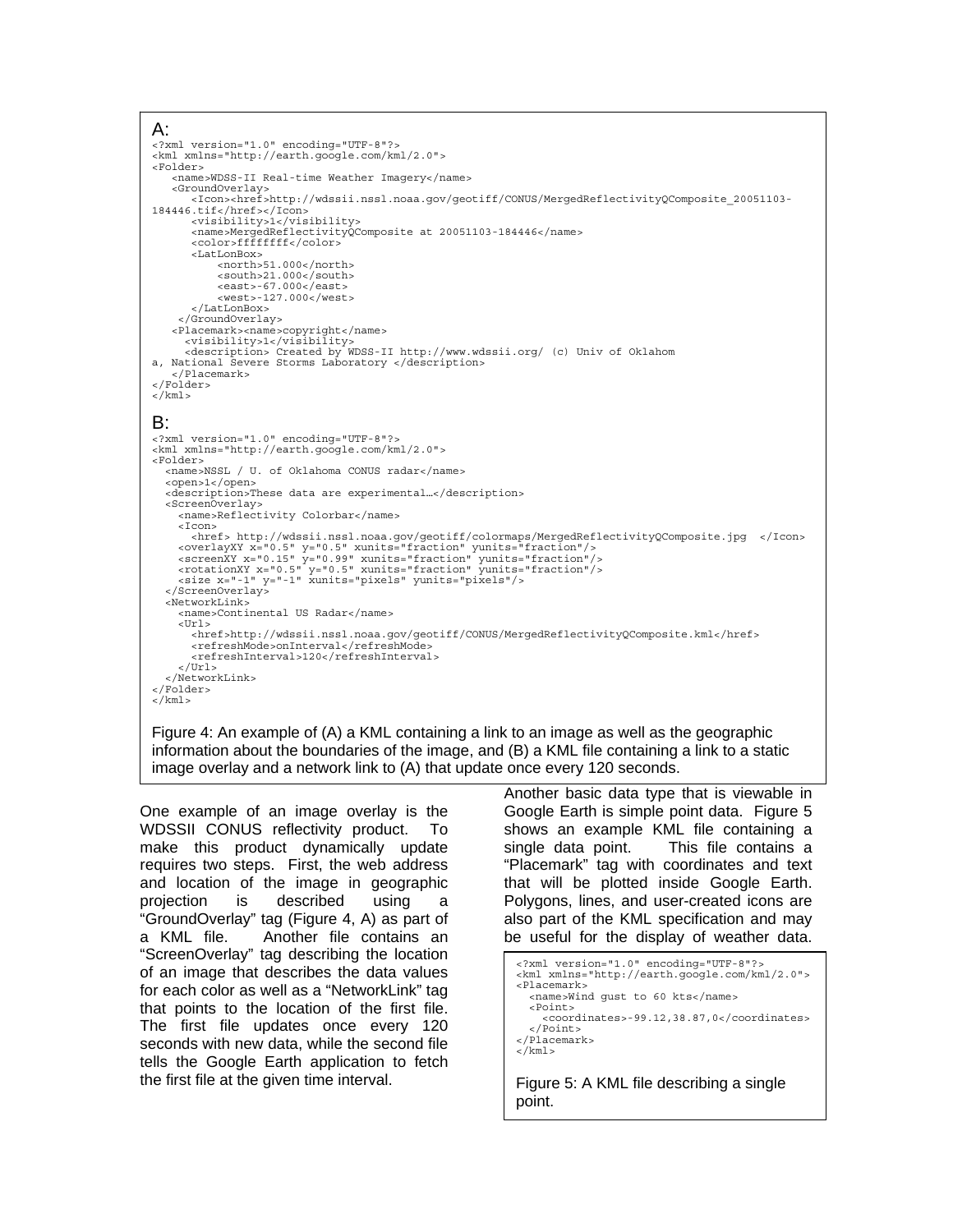

Figure 6: NWS warning polygons (Severe Thunderstorm Warnings in orange) overlaid on radar reflectivity data in Google Earth. Clicking on a push-pin attached to a polygon will pop up the text of the warning.

The overlays in Figure 6 were created with a mixture of "LineString" and "Placemark" KML tags.

about the WDSS-II system is available at [http://www.wdssii.org.](http://www.wdssii.org/) Google Earth may be downloaded at [http://earth.google.com](http://earth.google.com/).

## **4. Summary**

Google Earth provides an easy-to-use GIS platform that is widely available, runs on inexpensive hardware platforms, and allows easy real-time sharing of data, thus making it a useful tool for the integration of weather data with GIS information. The NSSL is making several multi-radar and multi-sensor products available as GeoTIFF files with associated KML files that may be viewed in Google Earth and other GIS applications. By making these experimental products available online, it allows potential users to submit feedback about the products and provides the fruits of research the general public in a timelier manner than has been possible in the past. Several of these products are potentially very useful in emergency response situations, where their integration with GIS information is especially helpful.

Products are available online at [http://wdssii.nssl.noaa.gov,](http://wdssii.nssl.noaa.gov/) while information

# **5. Acknowledgements**

Funding for this research was provided under NOAA-OU Cooperative Agreement NA17RJ1227. The statements, findings, conclusions, and recommendations are those of the authors and do not necessarily reflect the views of the National Severe Storms Laboratory, the National Weather Service Storm Prediction Center or the U.S. Department of Commerce.

## **References**

- Lakshmanan, V., T. M. Smith, K. Cooper, J. J. Levit, G. J. Stumpf, and D. R. Bright, 2006: *High-resolution radar data and products over the Continental United States.*  Preprints, 22<sup>nd</sup> Conf. on IIPS, Atlanta, Amer. Meteor. Soc.
- Rew, R. K., G. P. Davis, S. Emmerson, and H. Davies, *NetCDF User's Guide for*